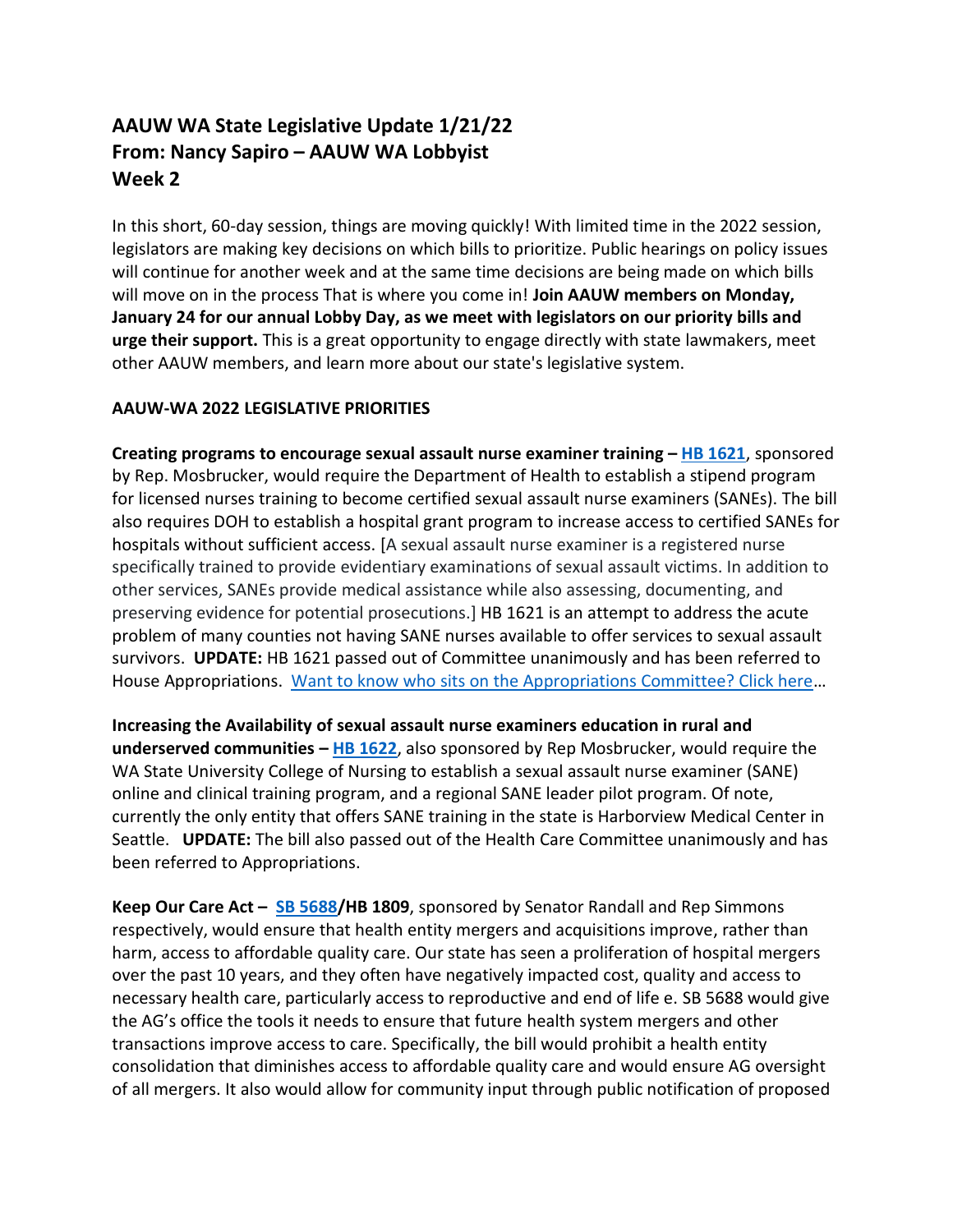consolidations and the opportunity for public input and comment. **UPDATE:** There was a robust public hearing on SB 5688 in Senate Law and Justice on January 18. Thank you to all the AAUW members who signed in as supportive. The bill is now scheduled for executive action on Senate Law and Justice on January 27. Click here...if you want to know who sits on the Senate Law and [Justice Committee.](https://leg.wa.gov/Senate/Committees/LAW/Pages/MembersStaff.aspx) You can write them and ask them to move the bill out of Committee. The email convention for all legislators is firstname.lastname@leg.wa.gov

**Creating Teaching Endorsements in Computer Science – [SB 5389](https://app.leg.wa.gov/billsummary?BillNumber=5389&Year=2021&Initiative=false)**, sponsored by Senator Wellman, was introduced in the 2021 legislative session. In 2021, the bill passed out of its policy committee but didn't move out of Senate Ways and Means. If the bill is to progress this session, there will need to be a public hearing in Ways and Means. The endorsement created by SB 5389 would allow current teachers to be qualified to teach computer science. These specialty endorsements will allow greater accessibility to computer science courses and skills to underserved communities. **UPDATE:** The bill is in Ways and Means. A hearing date has not yet been set.

**Concerning Protections and Services for Indigenous Persons who are Missing Murdered or Survivors of Human Trafficking – [HB 1571,](https://app.leg.wa.gov/billsummary?BillNumber=1571&Year=2021&Initiative=false)** sponsored by Rep Mosbrucker, builds off legislation passed both in 2017 and 2018, addressing the ongoing tragedy of missing and indigenous persons. Information provided during the public hearing indicates that the indigenous population of WA makes up less than 2% of the population while at same time accounting for almost 80% of the MIP in this state. HB 1517 would create new protections and services for missing and indigenous persons including changes to the duties and responsibilities of coroners and medical examiners; creation of grant programs, and changes to the duties of law enforcement. **UPDATE:** HB 1571 moved out of House Public Safety on January 20. It is anticipated the bill will now move to the Appropriations Committee, but no hearing date has been set.

**Affirm WA Access to Abortion Act – [HB 1851](https://app.leg.wa.gov/billsummary?BillNumber=1851&Initiative=false&Year=2021)** sponsored by Rep Thai, will ensure that qualified licensed health care providers can include abortion services in their practice. This legislation comes at a critical juncture when threats to abortion are intensifying across the country. Thirteen other states already recognize that certain advanced practice clinicians can safely and effectively provide abortion, and providers have already been doing so in Washington under the guidance of two Attorney General Opinions. Passing this legislation would remove legal ambiguity and ensure that providers are not unnecessarily prohibited from offering abortion care when it is within their existing scope of practice. The bill will also modernize the statute's language to be gender neutral and inclusive. **UPDATE:** HB 1851 was heard in committee on January 20. The bill is scheduled for executive action on January 26.

**Changes to the Paid Family Leave – [SB 5649,](https://app.leg.wa.gov/billsummary?BillNumber=5649&Year=2021&Initiative=false)** sponsored by Senator Robinson, will make improvements to our Paid Family and Medical Leave law by making it more compassionate and easier for workers, health care providers, and employers to utilize. The bill will: allow people to apply up to 45 days in advance of an expected leave; extend family caregiving leaves up to 14